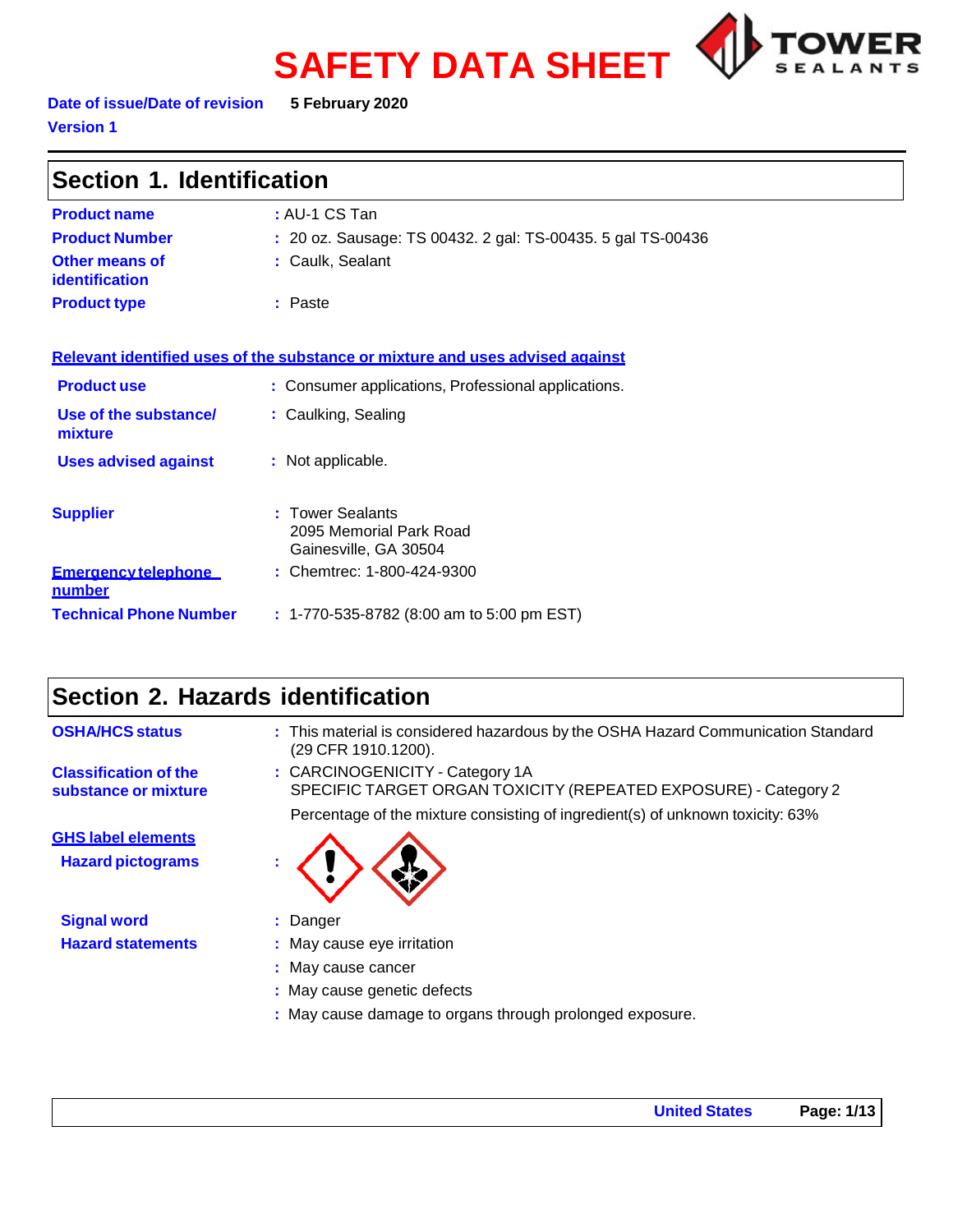# **Section 2. Hazards identification**

#### **Precautionary statements General :** Read label before use. Keep out of reach of children. If medical advice is needed, have product container or label at hand. **Prevention 1. Prevention 1. All instructions before use.** Do not handle until all safety precautions have been read and understood. Use personal protective equipment as required. Do not breathe vapor. **Response 1993 : Get medical attention if you feel unwell. IF exposed or concerned: Get medical** attention. **Storage 19.1 Store locked up. Disposal 19.1 : C** Dispose of contents and container in accordance with all local, regional, national and international regulations. **Supplemental label elements Hazards not otherwise classified :** Sanding and grinding dusts may be harmful if inhaled. This product contains Crystalline Silica which can cause lung cancer or silicosis. The risk of cancer depends on the duration and level of exposure to dust from sanding surfaces or mist from spray applications. Since this product is not meant to be sanded or sprayed, risk of exposure is considered low. Avoid contact with skin and clothing. Wash thoroughly after handling. Emits toxic fumes when heated. **:** Prolonged or repeated contact may dry skin and cause irritation.

# **Section 3. Composition/information on ingredients**

| Substance/mixture   | : Mixture       |
|---------------------|-----------------|
| <b>Product name</b> | $:$ AU-1 CS Tan |

| Ingredient name                                     | $\frac{9}{6}$ | <b>CAS number</b> |
|-----------------------------------------------------|---------------|-------------------|
| l Limestone                                         | $10 - 30$     | 1317-65-3         |
| White mineral oil (petroleum)                       | $1 - 5$       | 8042-47-5         |
| <b>Ethylene Glycol</b>                              | $0.5 - 1.5$   | 107-21-1          |
| l Titanium Dioxide                                  | $ 0.5 - 1.5 $ | 13463-67-7        |
| Crystalline Silica, respirable powder (<10 microns) | $0.1 - 1$     | 14808-60-7        |

SUB codes represent substances without registered CAS Numbers.

Any concentration shown as a range is to protect confidentiality or is due to batch variation.

There are no additional ingredients present which, within the current knowledge of the supplier and in the **concentrations applicable, are classified as hazardous to health or the environment and hence require reporting in this section.**

**Occupational exposure limits, if available, are listed in Section 8.**

### **Section 4. First aid measures**

If ingestion, irritation, any type of overexposure or symptoms of overexposure occur during or persists after use of this product, contact a POISON CONTROL CENTER, EMERGENCY ROOM OR PHYSICIAN immediately; have Safety Data Sheet information available. Never give anything by mouth to an unconscious or convulsing person. **Description of necessary first aid measures**

**Eye contact :** Check for and remove any contact lenses. Immediately flush eyes with running water for at least 15 minutes, keeping eyelids open. Seek immediate medical attention.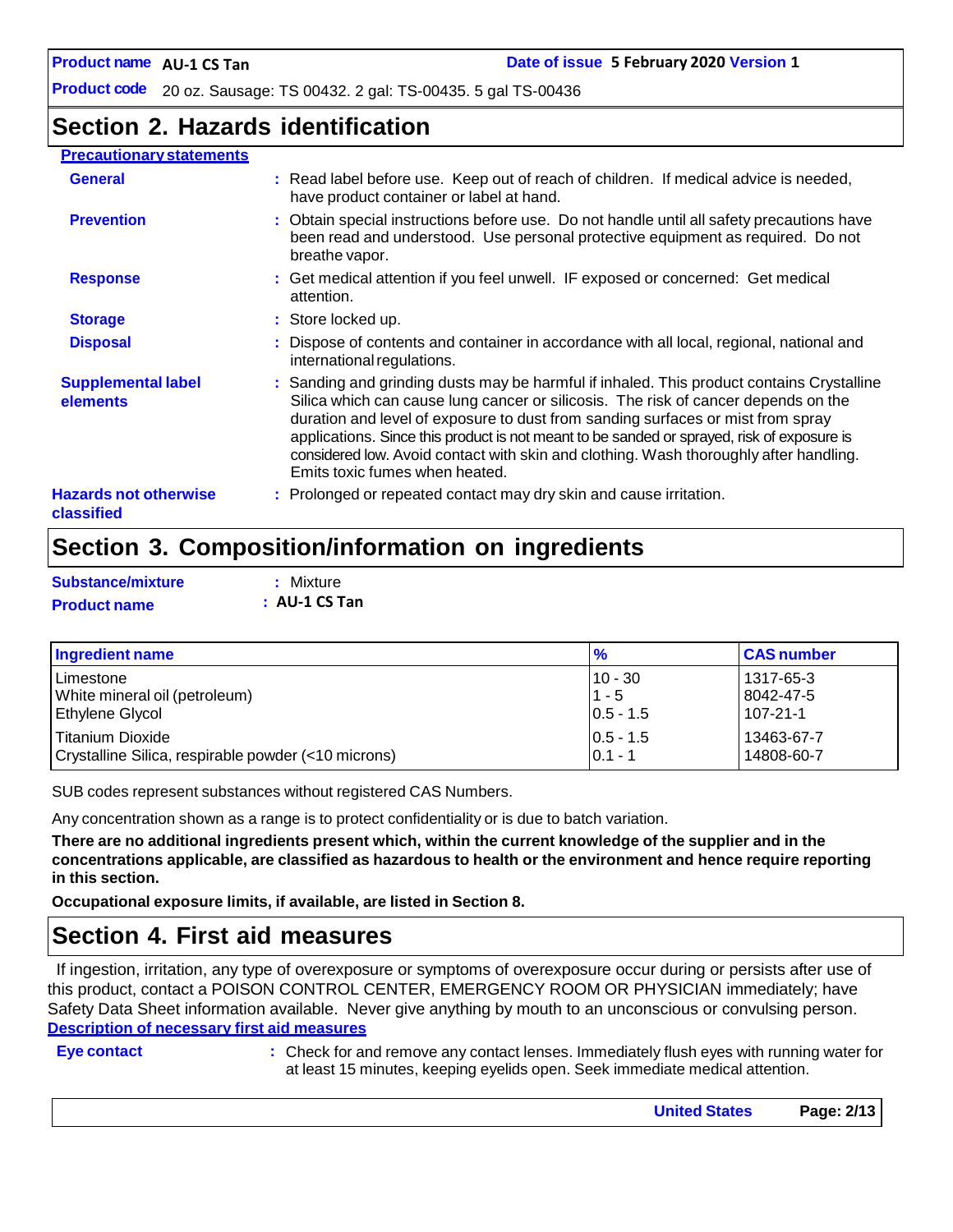# **Section 4. First aid measures**

| <b>Inhalation</b>   | : Remove to fresh air. Keep person warm and at rest. If not breathing, if breathing is<br>irregular or if respiratory arrest occurs, provide artificial respiration or oxygen by trained<br>personnel. |
|---------------------|--------------------------------------------------------------------------------------------------------------------------------------------------------------------------------------------------------|
| <b>Skin contact</b> | : Remove contaminated clothing and shoes. Wash skin thoroughly with soap and water<br>or use recognized skin cleanser. Do NOT use solvents or thinners.                                                |
| <b>Ingestion</b>    | : If swallowed, seek medical advice immediately and show this container or label. Keep<br>person warm and at rest. Do NOT induce vomiting.                                                             |

|                                       | Most important symptoms/effects, acute and delayed                                                                        |
|---------------------------------------|---------------------------------------------------------------------------------------------------------------------------|
| <b>Potential acute health effects</b> |                                                                                                                           |
| Eye contact                           | : Direct contact may cause slight to moderate irritation.                                                                 |
| <b>Inhalation</b>                     | $\therefore$ May cause slight irritation to respiratory passages $-$ headache $-$ dizziness.                              |
| <b>Skin contact</b>                   | : May cause allergic skin reactions and / or central nervous system depression. May cause<br>skin dryness and irritation. |
| <b>Ingestion</b>                      | : Low ingestion hazard in normal use.                                                                                     |

| Over-exposure signs/symptoms |                                                                                    |
|------------------------------|------------------------------------------------------------------------------------|
| Eye contact                  | : No specific data.                                                                |
| <b>Inhalation</b>            | : No specific data.                                                                |
| <b>Skin contact</b>          | : Adverse symptoms may include the following:<br>irritation<br>dryness<br>cracking |
| <b>Ingestion</b>             | : No specific data.                                                                |

|                                   | Indication of immediate medical attention and special treatment needed, if necessary                                                                                                                                                                                                                                                                                                                            |
|-----------------------------------|-----------------------------------------------------------------------------------------------------------------------------------------------------------------------------------------------------------------------------------------------------------------------------------------------------------------------------------------------------------------------------------------------------------------|
| <b>Notes to physician</b>         | : Treat symptomatically. Contact poison treatment specialist immediately if large<br>quantities have been ingested or inhaled.                                                                                                                                                                                                                                                                                  |
| <b>Specific treatments</b>        | : No specific treatment.                                                                                                                                                                                                                                                                                                                                                                                        |
| <b>Protection of first-aiders</b> | : No action shall be taken involving any personal risk or without suitable training. If it is<br>suspected that fumes are still present, the rescuer should wear an appropriate mask or<br>self-contained breathing apparatus. It may be dangerous to the person providing aid to<br>give mouth-to-mouth resuscitation. Wash contaminated clothing thoroughly with water<br>before removing it, or wear gloves. |

**See toxicological information (Section 11)**

# **Section 5. Fire-fighting measures**

| <b>Extinguishing media</b>             |                                                                 |
|----------------------------------------|-----------------------------------------------------------------|
| <b>Suitable extinguishing</b><br>media | : Use an extinguishing agent suitable for the surrounding fire. |
| Unsuitable extinguishing<br>media      | : None known.                                                   |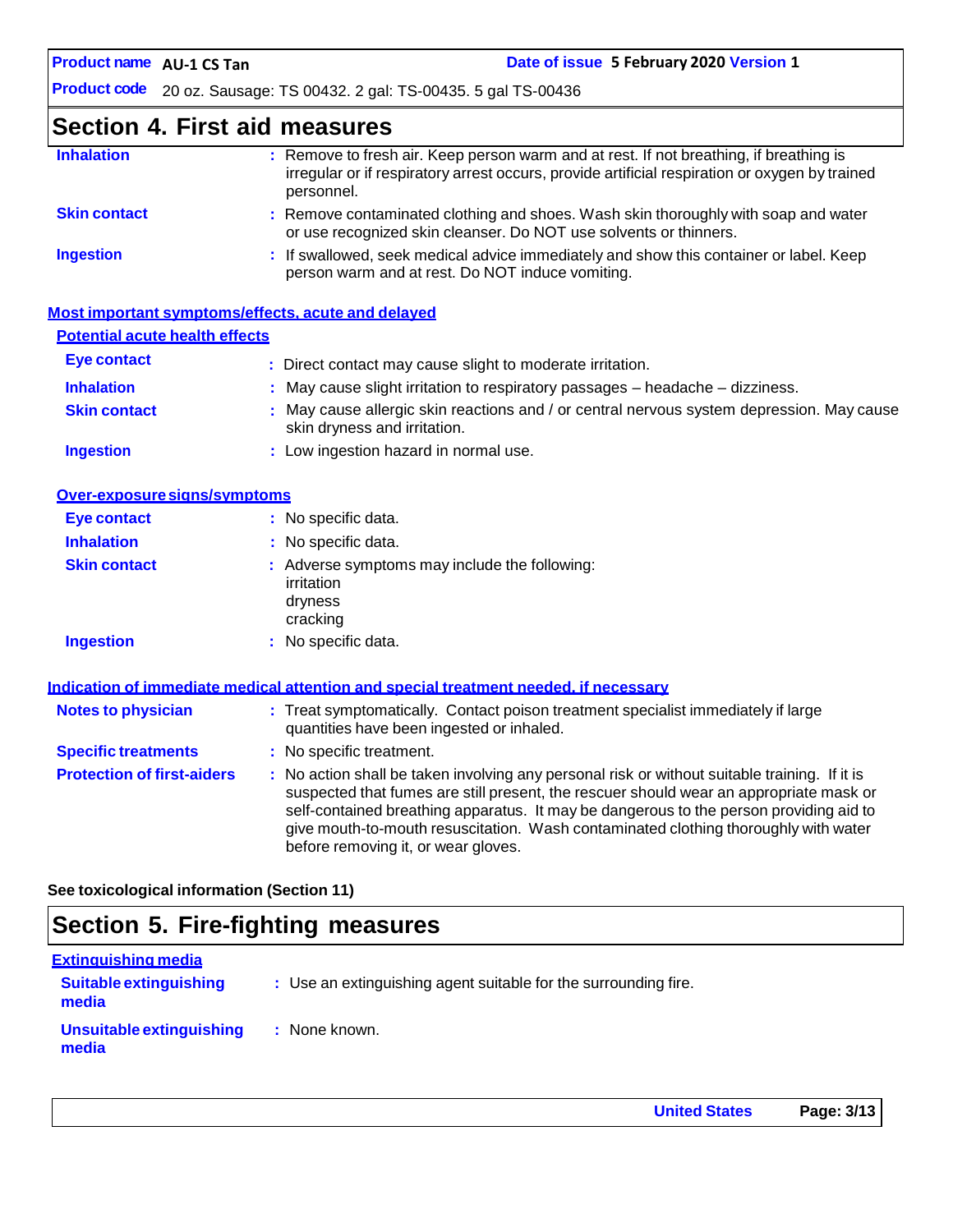# **Section 5. Fire-fighting measures**

| <b>Specific hazards arising</b><br>from the chemical     | : In a fire or if heated, a pressure increase will occur and the container may burst. This<br>material is harmful to aquatic life. Fire water contaminated with this material must be<br>contained and prevented from being discharged to any waterway, sewer or drain. |
|----------------------------------------------------------|-------------------------------------------------------------------------------------------------------------------------------------------------------------------------------------------------------------------------------------------------------------------------|
| <b>Hazardous thermal</b><br>decomposition products       | : Decomposition products may include the following materials:<br>carbon dioxide<br>carbon monoxide<br>metal oxide/oxides                                                                                                                                                |
| <b>Special protective actions</b><br>for fire-fighters   | : Promptly isolate the scene by removing all persons from the vicinity of the incident if<br>there is a fire. No action shall be taken involving any personal risk or without suitable<br>training.                                                                     |
| <b>Special protective</b><br>equipment for fire-fighters | : Fire-fighters should wear appropriate protective equipment and self-contained breathing<br>apparatus (SCBA) with a full face-piece operated in positive pressure mode.                                                                                                |

# **Section 6. Accidental release measures**

|                                                       | <b>Personal precautions, protective equipment and emergency procedures</b>                                                                                                                                                                                                                                                                                                                                                                                                                                                                                                                                                                                                                                   |
|-------------------------------------------------------|--------------------------------------------------------------------------------------------------------------------------------------------------------------------------------------------------------------------------------------------------------------------------------------------------------------------------------------------------------------------------------------------------------------------------------------------------------------------------------------------------------------------------------------------------------------------------------------------------------------------------------------------------------------------------------------------------------------|
| For non-emergency<br>personnel                        | : No action shall be taken involving any personal risk or without suitable training.<br>Evacuate surrounding areas. Keep unnecessary and unprotected personnel from<br>entering. Do not touch or walk through spilled material. Avoid breathing vapor or mist.<br>Provide adequate ventilation. Wear appropriate respirator when ventilation is<br>inadequate. Put on appropriate personal protective equipment.                                                                                                                                                                                                                                                                                             |
|                                                       | For emergency responders : If specialised clothing is required to deal with the spillage, take note of any information<br>in Section 8 on suitable and unsuitable materials. See also the information in "For non-<br>emergency personnel".                                                                                                                                                                                                                                                                                                                                                                                                                                                                  |
| <b>Environmental precautions</b>                      | : Avoid dispersal of spilled material and runoff and contact with soil, waterways, drains<br>and sewers. Inform the relevant authorities if the product has caused environmental<br>pollution (sewers, waterways, soil or air).                                                                                                                                                                                                                                                                                                                                                                                                                                                                              |
| Methods and materials for containment and cleaning up |                                                                                                                                                                                                                                                                                                                                                                                                                                                                                                                                                                                                                                                                                                              |
| <b>Small spill</b>                                    | : Stop leak if without risk. Move containers from spill area. Dilute with water and mop up<br>if water-soluble. Alternatively, or if water-insoluble, absorb with an inert dry material and<br>place in an appropriate waste disposal container. Dispose of via a licensed waste<br>disposal contractor.                                                                                                                                                                                                                                                                                                                                                                                                     |
| <b>Large spill</b>                                    | : Stop leak if without risk. Move containers from spill area. Approach release from<br>upwind. Prevent entry into sewers, water courses, basements or confined areas. Wash<br>spillages into an effluent treatment plant or proceed as follows. Contain and collect<br>spillage with non-combustible, absorbent material e.g. sand, earth, vermiculite or<br>diatomaceous earth and place in container for disposal according to local regulations<br>(see Section 13). Dispose of via a licensed waste disposal contractor. Contaminated<br>absorbent material may pose the same hazard as the spilled product. Note: see<br>Section 1 for emergency contact information and Section 13 for waste disposal. |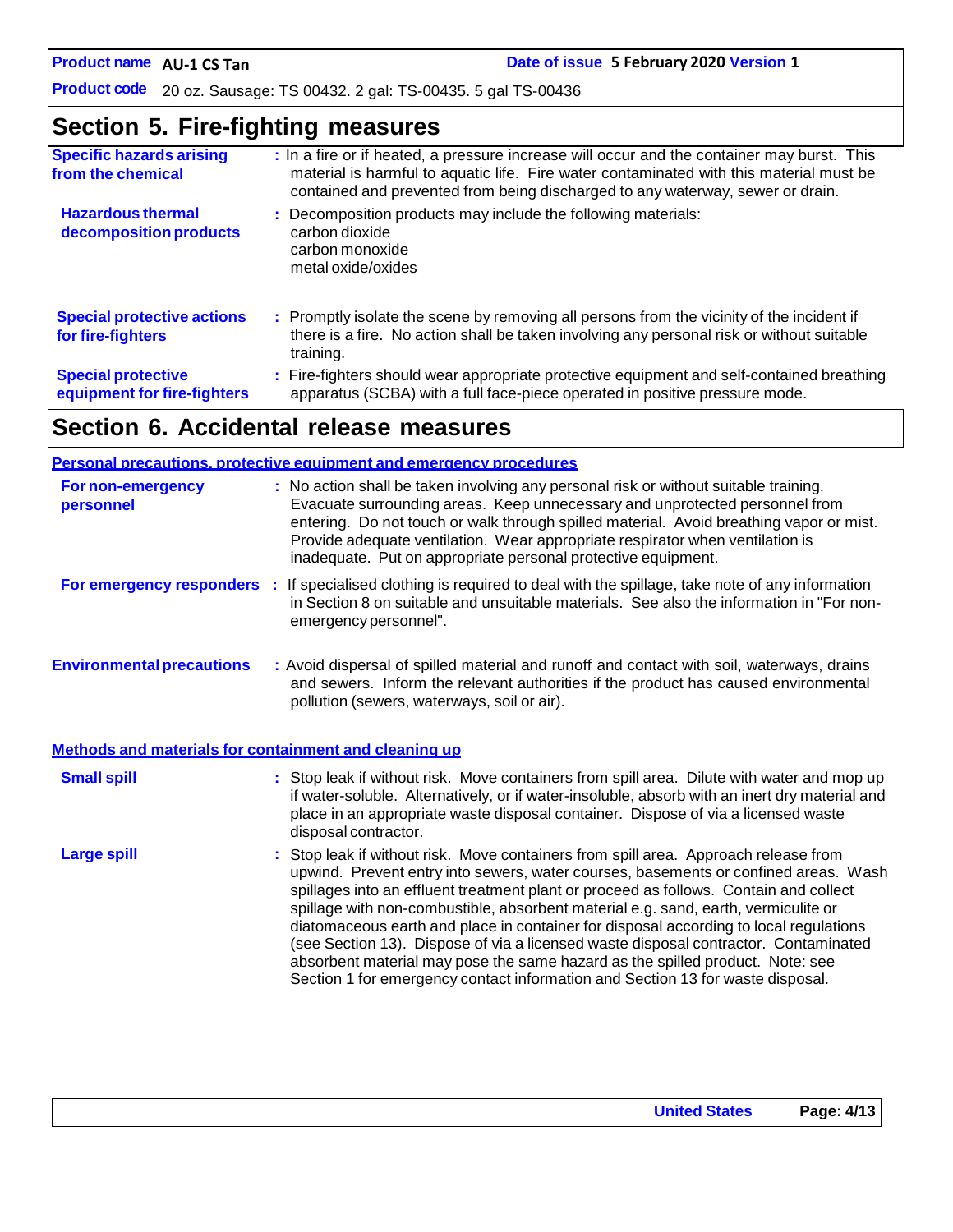# **Section 7. Handling and storage**

### **Precautions for safe handling**

| <b>Protective measures</b>                                                | : Put on appropriate personal protective equipment (see Section 8). Avoid exposure -<br>obtain special instructions before use. Do not handle until all safety precautions have<br>been read and understood. Do not get in eyes or on skin or clothing. Do not breathe<br>vapor or mist. Do not ingest. If during normal use the material presents a respiratory<br>hazard, use only with adequate ventilation or wear appropriate respirator. Keep in the<br>original container or an approved alternative made from a compatible material, kept<br>tightly closed when not in use. Empty containers retain product residue and can be<br>hazardous. Do not reuse container. |
|---------------------------------------------------------------------------|-------------------------------------------------------------------------------------------------------------------------------------------------------------------------------------------------------------------------------------------------------------------------------------------------------------------------------------------------------------------------------------------------------------------------------------------------------------------------------------------------------------------------------------------------------------------------------------------------------------------------------------------------------------------------------|
| <b>Special precautions</b>                                                | : If this material is part of a multiple component system, read the Safety Data Sheet(s) for<br>the other component or components before blending as the resulting mixture may have<br>the hazards of all of its parts.                                                                                                                                                                                                                                                                                                                                                                                                                                                       |
| <b>Advice on general</b><br>occupational hygiene                          | : Eating, drinking and smoking should be prohibited in areas where this material is<br>handled, stored and processed. Workers should wash hands and face before eating,<br>drinking and smoking. Remove contaminated clothing and protective equipment before<br>entering eating areas. See also Section 8 for additional information on hygiene<br>measures.                                                                                                                                                                                                                                                                                                                 |
| <b>Conditions for safe storage,</b><br>including any<br>incompatibilities | : Do not store below the following temperature: $5^{\circ}C(41^{\circ}F)$ . Store in accordance with<br>local regulations. Store in original container protected from direct sunlight in a dry, cool<br>and well-ventilated area, away from incompatible materials (see Section 10) and food<br>and drink. Keep container tightly closed and sealed until ready for use. Containers that<br>have been opened must be carefully resealed and kept upright to prevent leakage. Do<br>not store in unlabeled containers. Use appropriate containment to avoid environmental<br>contamination.                                                                                    |
|                                                                           |                                                                                                                                                                                                                                                                                                                                                                                                                                                                                                                                                                                                                                                                               |

# **Section 8. Exposure controls/personal protection**

#### **Control parameters**

#### **Occupational exposure limits**

| <b>Ingredient name</b>                              | <b>Exposure limits</b>                              |
|-----------------------------------------------------|-----------------------------------------------------|
| Limestone                                           | OSHA PEL (United States, 2/2013).                   |
|                                                     | TWA: 5 mg/m <sup>3</sup> 8 hours. Form: Respirable  |
|                                                     | Ifraction                                           |
|                                                     | TWA: 15 mg/m <sup>3</sup> 8 hours. Form: Total dust |
| White mineral oil (petroleum)                       | <b>ACGIH TLV (United States, 6/2013).</b>           |
|                                                     | TWA: 5 mg/m <sup>3</sup> 8 hours. Form: Inhalable   |
|                                                     | Ifraction                                           |
|                                                     | OSHA PEL (United States, 2/2013).                   |
| Ethylene Glycol                                     | TWA: $5 \text{ mg/m}^3$ 8 hours.                    |
|                                                     | <b>ACGIH TLV (United States, 6/2013).</b>           |
|                                                     | C: 100 mg/m <sup>3</sup> Form: Aerosol              |
|                                                     | OSHA PEL (United States, 2/2013).                   |
| <b>Titanium Dioxide</b>                             | TWA: 15 mg/m <sup>3</sup> 8 hours. Form: Total dust |
|                                                     | ACGIH TLV (United States, 6/2013).                  |
|                                                     | TWA: $10 \text{ mg/m}^3$ 8 hours.                   |
|                                                     | ACGIH TLV (United States, 6/2013).                  |
| Crystalline Silica, respirable powder (<10 microns) | TWA: 0.025 mg/m <sup>3</sup> 8 hours. Form:         |
|                                                     | Respirable                                          |
|                                                     | OSHA PEL Z3 (United States, 2/2013).                |
|                                                     | <b>United States</b><br>Page: 5/13                  |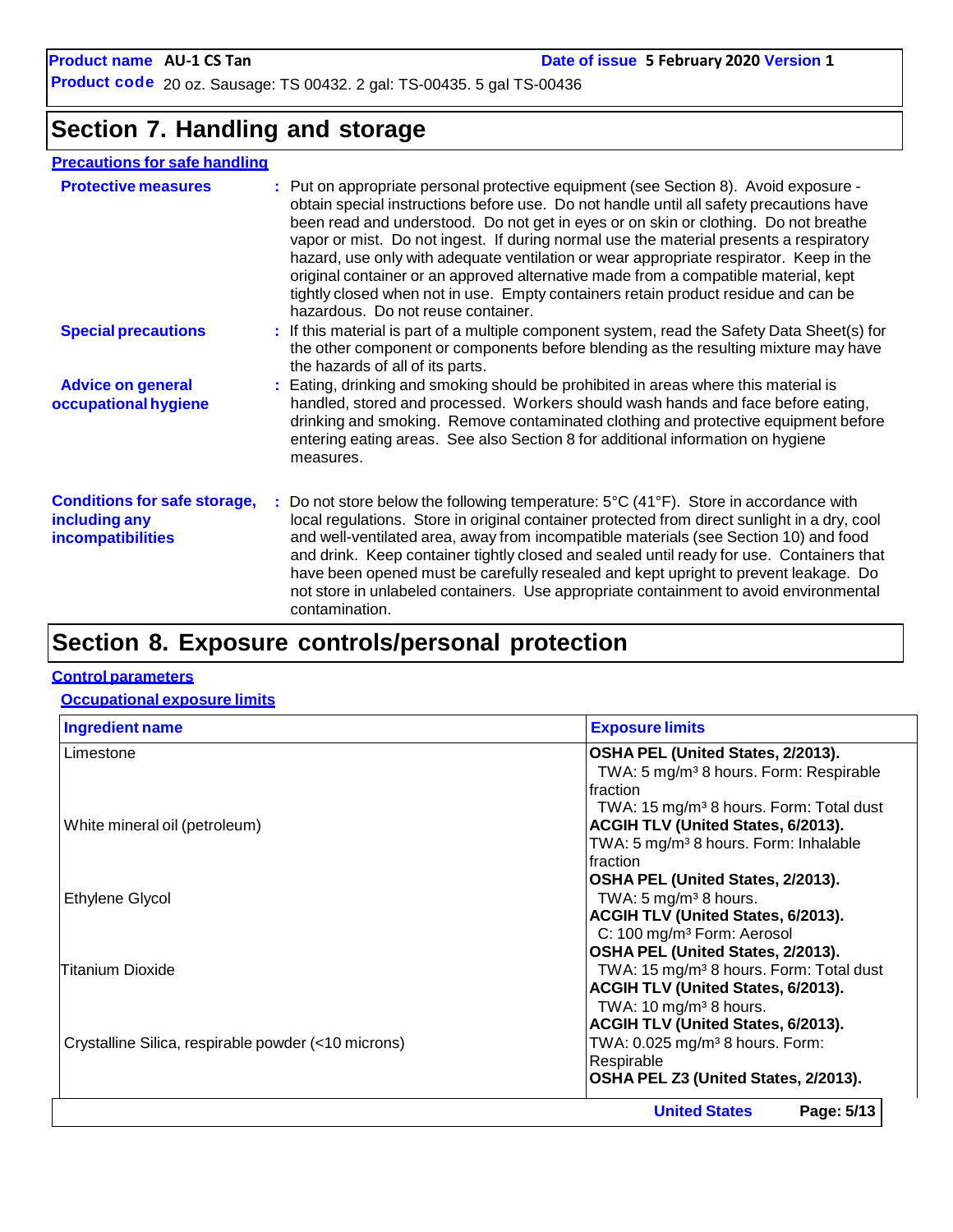### **Section 8. Exposure controls/personal protection** TWA: 10 MG/M3 / (%SiO2+2) 8 hours. Form:

|                                                                                                                                                                                                                                    |                                                                                                                                                                                                                      | Respirable<br>TWA: 250 MPPCF / (%SiO2+5) 8 hours.<br>Form: Respirable                                                                                                                                                                                                                                                                                                                                                                                                                                                                                 |
|------------------------------------------------------------------------------------------------------------------------------------------------------------------------------------------------------------------------------------|----------------------------------------------------------------------------------------------------------------------------------------------------------------------------------------------------------------------|-------------------------------------------------------------------------------------------------------------------------------------------------------------------------------------------------------------------------------------------------------------------------------------------------------------------------------------------------------------------------------------------------------------------------------------------------------------------------------------------------------------------------------------------------------|
|                                                                                                                                                                                                                                    | Key to abbreviations                                                                                                                                                                                                 |                                                                                                                                                                                                                                                                                                                                                                                                                                                                                                                                                       |
| A<br>= Acceptable Maximum Peak<br>ACGIH<br>С<br>$=$ Ceiling Limit<br>F<br>$=$ Fume<br><b>IPEL</b><br>= Internal Permissible Exposure Limit<br>= Occupational Safety and Health Administration.<br>OSHA<br>R<br>$=$ Respirable<br>Z | = American Conference of Governmental Industrial Hygienists.<br>= OSHA 29CFR 1910.1200 Subpart Z - Toxic and Hazardous Substances                                                                                    | S<br>= Potential skin absorption<br><b>SR</b><br>= Respiratory sensitization<br>SS<br>= Skin sensitization<br>STEL<br>= Short term Exposure limit values<br>TD<br>$=$ Total dust<br><b>TLV</b><br>$=$ Threshold Limit Value<br><b>TWA</b><br>= Time Weighted Average                                                                                                                                                                                                                                                                                  |
| Consult local authorities for acceptable exposure limits.                                                                                                                                                                          |                                                                                                                                                                                                                      |                                                                                                                                                                                                                                                                                                                                                                                                                                                                                                                                                       |
| <b>Recommended monitoring</b><br>procedures                                                                                                                                                                                        | : If this product contains ingredients with exposure limits, personal, workplace<br>the ventilation or other control measures and/or the necessity to use respiratory<br>hazardous substances will also be required. | atmosphere or biological monitoring may be required to determine the effectiveness of<br>protective equipment. Reference should be made to appropriate monitoring standards.<br>Reference to national guidance documents for methods for the determination of                                                                                                                                                                                                                                                                                         |
| <b>Appropriate engineering</b><br>controls                                                                                                                                                                                         | airborne contaminants below any recommended or statutory limits.                                                                                                                                                     | : If user operations generate dust, fumes, gas, vapor or mist, use process enclosures,<br>local exhaust ventilation or other engineering controls to keep worker exposure to                                                                                                                                                                                                                                                                                                                                                                          |
| <b>Environmental exposure</b><br>controls                                                                                                                                                                                          | will be necessary to reduce emissions to acceptable levels.                                                                                                                                                          | Emissions from ventilation or work process equipment should be checked to ensure<br>they comply with the requirements of environmental protection legislation. In some<br>cases, fume scrubbers, filters or engineering modifications to the process equipment                                                                                                                                                                                                                                                                                        |
| <b>Individual protection measures</b>                                                                                                                                                                                              |                                                                                                                                                                                                                      |                                                                                                                                                                                                                                                                                                                                                                                                                                                                                                                                                       |
| <b>Hygiene measures</b>                                                                                                                                                                                                            | eating, smoking and using the lavatory and at the end of the working period.<br>showers are close to the workstation location.                                                                                       | : Wash hands, forearms and face thoroughly after handling chemical products, before<br>Appropriate techniques should be used to remove potentially contaminated clothing.<br>Wash contaminated clothing before reusing. Ensure that eyewash stations and safety                                                                                                                                                                                                                                                                                       |
| <b>Eye/face protection</b><br><b>Skin protection</b>                                                                                                                                                                               | : Safety glasses with side shields.                                                                                                                                                                                  |                                                                                                                                                                                                                                                                                                                                                                                                                                                                                                                                                       |
| <b>Hand protection</b>                                                                                                                                                                                                             | protection time of the gloves cannot be accurately estimated.                                                                                                                                                        | : Chemical-resistant, impervious gloves complying with an approved standard should be<br>worn at all times when handling chemical products if a risk assessment indicates this is<br>necessary. Considering the parameters specified by the glove manufacturer, check<br>during use that the gloves are still retaining their protective properties. It should be<br>noted that the time to breakthrough for any glove material may be different for different<br>glove manufacturers. In the case of mixtures, consisting of several substances, the |
| <b>Gloves</b>                                                                                                                                                                                                                      |                                                                                                                                                                                                                      |                                                                                                                                                                                                                                                                                                                                                                                                                                                                                                                                                       |
| <b>Body protection</b>                                                                                                                                                                                                             | performed and the risks involved and should be approved by a specialist before<br>handling this product.                                                                                                             | Personal protective equipment for the body should be selected based on the task being                                                                                                                                                                                                                                                                                                                                                                                                                                                                 |
| <b>Other skin protection</b>                                                                                                                                                                                                       | specialist before handling this product.                                                                                                                                                                             | : Appropriate footwear and any additional skin protection measures should be selected<br>based on the task being performed and the risks involved and should be approved by a                                                                                                                                                                                                                                                                                                                                                                         |
|                                                                                                                                                                                                                                    |                                                                                                                                                                                                                      | <b>United States</b><br>Page: 6/13                                                                                                                                                                                                                                                                                                                                                                                                                                                                                                                    |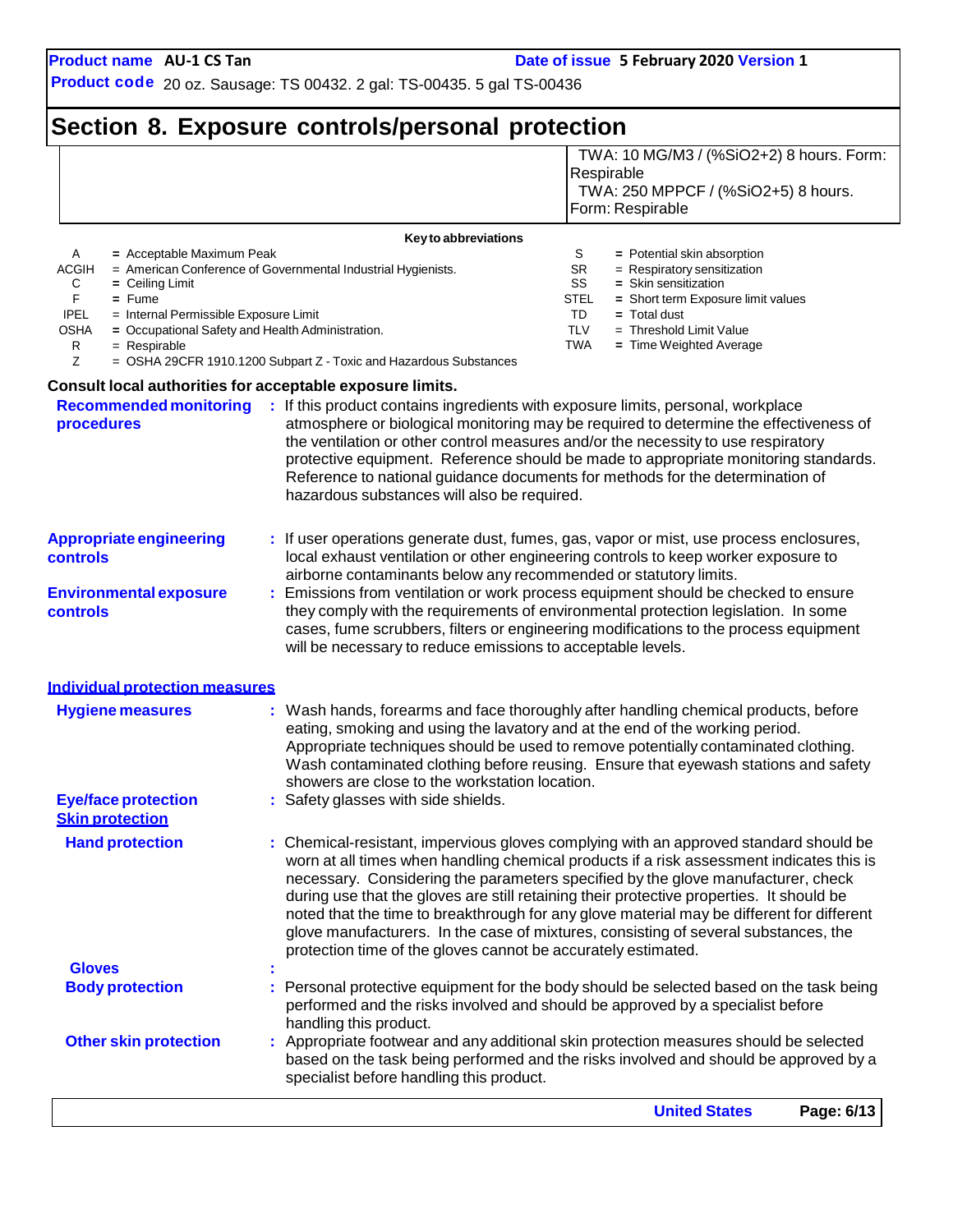**AU-1 CS Tan Date of issue 5 February 2020 Version 1**

**Product code** 20 oz. Sausage: TS 00432. 2 gal: TS-00435. 5 gal TS-00436

# **Section 8. Exposure controls/personal protection**

| are exposed to concentrations above the exposure limit, they must use appropriate, |                               | certified respirators. Use a properly fitted, air-purifying or air-fed respirator complying<br>with an approved standard if a risk assessment indicates this is necessary.<br>. |  |  |  |  |                                                                                   |  |
|------------------------------------------------------------------------------------|-------------------------------|---------------------------------------------------------------------------------------------------------------------------------------------------------------------------------|--|--|--|--|-----------------------------------------------------------------------------------|--|
|                                                                                    |                               | hazards of the product and the safe working limits of the selected respirator. If workers                                                                                       |  |  |  |  |                                                                                   |  |
|                                                                                    | <b>Respiratory protection</b> |                                                                                                                                                                                 |  |  |  |  | : Respirator selection must be based on known or anticipated exposure levels, the |  |

## **Section 9. Physical and chemical properties**

| <b>Appearance</b>                               |                                           |
|-------------------------------------------------|-------------------------------------------|
| <b>Physical state</b>                           | : Paste                                   |
| <b>Color</b>                                    | $:$ Tan                                   |
| <b>Odor</b>                                     | : Mild Acrylic                            |
| <b>Odor threshold</b>                           | : Not available.                          |
| pH                                              | $: 7.5 - 8.5$                             |
| <b>Melting point</b>                            | : Not available.                          |
| <b>Boiling point</b>                            | : >37.78 $^{\circ}$ C (>100 $^{\circ}$ F) |
| <b>Flash point</b>                              | Closed cup: 93.89°C (201°F)               |
| <b>Auto-ignition temperature</b>                | : Not available.                          |
| <b>Decomposition temperature</b>                | : Not available.                          |
| <b>Flammability (solid, gas)</b>                | : Not available.                          |
| Lower and upper explosive<br>(flammable) limits | : Not available.                          |
| <b>Evaporation rate</b>                         | $\therefore$ 0.31 (butyl acetate = 1)     |
| <b>Vapor pressure</b>                           | : 2.3 kPa (17 mm Hg) [room temperature]   |
| <b>Vapor density</b>                            | : Not available.                          |
| <b>Relative density</b>                         | : 1.16                                    |
| Density (Ibs / gal)                             | : 9.68                                    |
| <b>Solubility</b>                               | : Soluble in Water                        |
| <b>Partition coefficient: n-</b>                | : Not available.                          |
| octanol/water                                   |                                           |
| <b>Viscosity</b>                                | : $15-40$ g/s                             |
| <b>Volatility</b>                               | : $35\%$ (v/v), $31\%$ (w/w)              |
| % Solid. (w/w)                                  | : 69                                      |
|                                                 |                                           |

# **Section 10. Stability and reactivity**

|                                                     | <b>United States</b><br>Page: 7/13                                                           |
|-----------------------------------------------------|----------------------------------------------------------------------------------------------|
| <b>Conditions to avoid</b>                          | : When exposed to high temperatures may produce hazardous decomposition products.            |
| <b>Possibility of hazardous</b><br><b>reactions</b> | : Under normal conditions of storage and use, hazardous reactions will not occur.            |
| <b>Chemical stability</b>                           | : The product is stable.                                                                     |
| <b>Reactivity</b>                                   | : No specific test data related to reactivity available for this product or its ingredients. |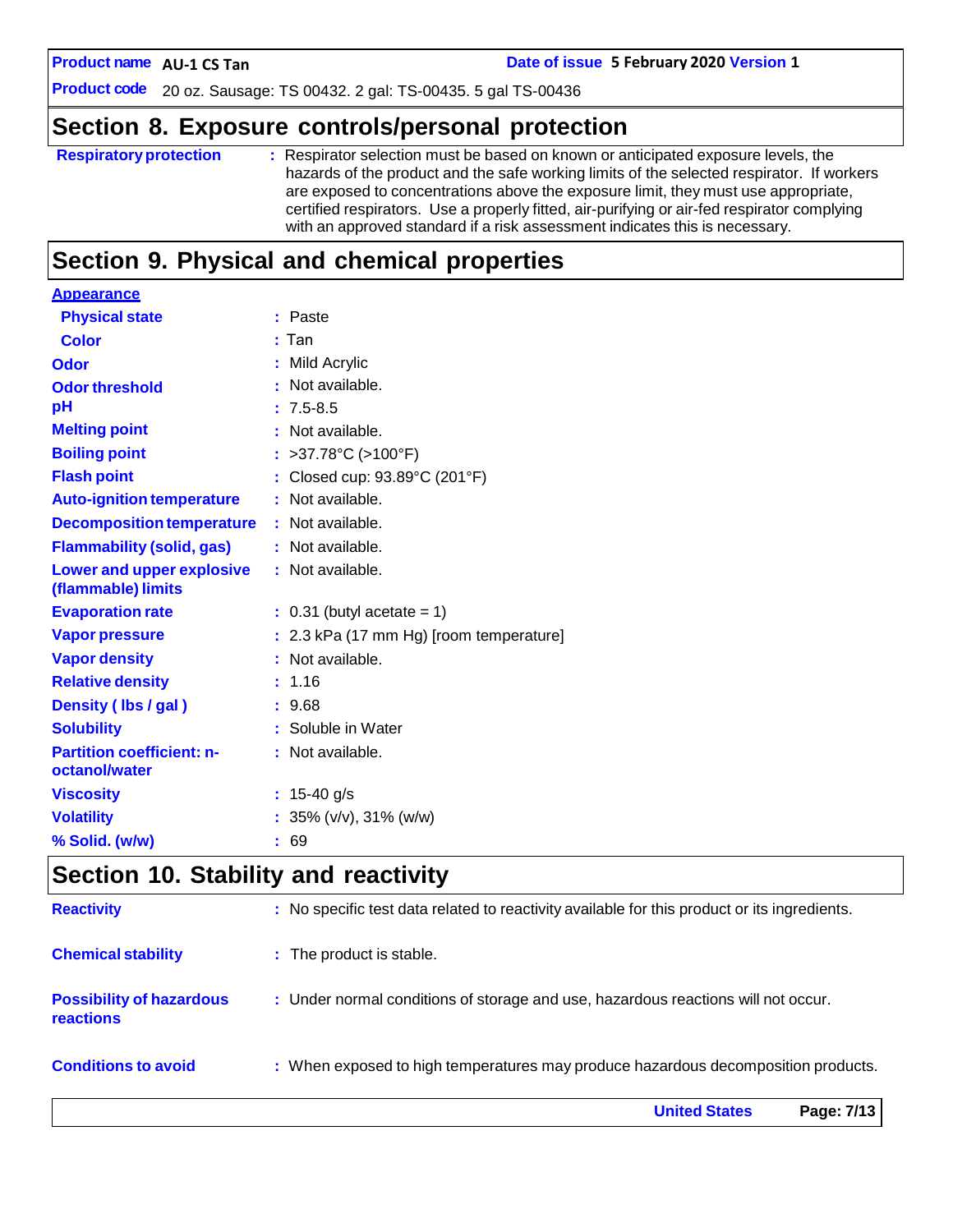**AU-1 CS Tan Date of issue 5 February 2020 Version 1**

**Product code** 20 oz. Sausage: TS 00432. 2 gal: TS-00435. 5 gal TS-00436

### **Section 10. Stability and reactivity**

Refer to protective measures listed in sections 7 and 8.

| Incompatible materials                            | : Keep away from the following materials to prevent strong exothermic reactions:<br>oxidizing agents, strong alkalis, strong acids. |
|---------------------------------------------------|-------------------------------------------------------------------------------------------------------------------------------------|
| <b>Hazardous decomposition</b><br><b>products</b> | Decomposition products may include the following materials: carbon monoxide, carbon<br>dioxide, smoke, oxides of nitrogen.          |

# **Section 11. Toxicological information**

### **Information on toxicological effects**

### **Acute toxicity**

| <b>Product/ingredient name</b>                         | <b>Result</b>                                          |                                                        |             |            | <b>Species</b>                                       | <b>Dose</b>                            | <b>Exposure</b> |
|--------------------------------------------------------|--------------------------------------------------------|--------------------------------------------------------|-------------|------------|------------------------------------------------------|----------------------------------------|-----------------|
| White mineral oil (petroleum)<br>Ethylene Glycol       |                                                        | LD50 Oral<br>LD50 Dermal<br>LD50 Oral                  |             |            | Rat<br>Rabbit<br>Rat                                 | >5000 mg/kg<br>9.53 g/kg<br>4700 mg/kg |                 |
| <b>Titanium Dioxide</b>                                |                                                        | LD50 Oral                                              |             |            | Rat                                                  | $>10$ g/kg                             |                 |
| <b>Conclusion/Summary</b>                              |                                                        |                                                        |             |            | : There are no data available on the mixture itself. |                                        |                 |
| <b>Irritation/Corrosion</b>                            |                                                        |                                                        |             |            |                                                      |                                        |                 |
| <b>Conclusion/Summary</b>                              |                                                        |                                                        |             |            |                                                      |                                        |                 |
| <b>Skin</b>                                            |                                                        |                                                        |             |            | : There are no data available on the mixture itself. |                                        |                 |
| <b>Eyes</b>                                            |                                                        |                                                        |             |            | There are no data available on the mixture itself.   |                                        |                 |
| <b>Respiratory</b>                                     |                                                        |                                                        |             |            | There are no data available on the mixture itself.   |                                        |                 |
| <b>Sensitization</b>                                   |                                                        |                                                        |             |            |                                                      |                                        |                 |
| <b>Conclusion/Summary</b>                              |                                                        |                                                        |             |            |                                                      |                                        |                 |
| <b>Skin</b>                                            |                                                        | There are no data available on the mixture itself.     |             |            |                                                      |                                        |                 |
| <b>Respiratory</b>                                     |                                                        | $:$ There are no data available on the mixture itself. |             |            |                                                      |                                        |                 |
| <b>Mutagenicity</b>                                    |                                                        |                                                        |             |            |                                                      |                                        |                 |
| <b>Conclusion/Summary</b>                              | : There are no data available on the mixture itself.   |                                                        |             |            |                                                      |                                        |                 |
| <b>Carcinogenicity</b>                                 |                                                        |                                                        |             |            |                                                      |                                        |                 |
| <b>Conclusion/Summary</b>                              | $:$ There are no data available on the mixture itself. |                                                        |             |            |                                                      |                                        |                 |
| <b>Classification</b>                                  |                                                        |                                                        |             |            |                                                      |                                        |                 |
| <b>Product/ingredient name</b>                         |                                                        | <b>OSHA</b>                                            | <b>IARC</b> | <b>NTP</b> |                                                      |                                        |                 |
| <b>Titanium Dioxide</b>                                |                                                        | ٠                                                      | 2B          |            |                                                      |                                        |                 |
| Crystalline Silica, respirable<br>powder (<10 microns) |                                                        | -                                                      | 1           |            | Known to be a human carcinogen.                      |                                        |                 |
| Construction Classification and a                      |                                                        |                                                        |             |            |                                                      |                                        |                 |

**CarcinogenClassificationcode:**

**IARC: 1, 2A, 2B, 3, 4 NTP: Known to be a human carcinogen; Reasonably anticipated to be a human carcinogen OSHA: + Not listed/not regulated: -**

#### **Reproductive toxicity**

**Conclusion/Summary :**

There are no data available on the mixture itself.

#### **Teratogenicity**

**United States Page: 8/13**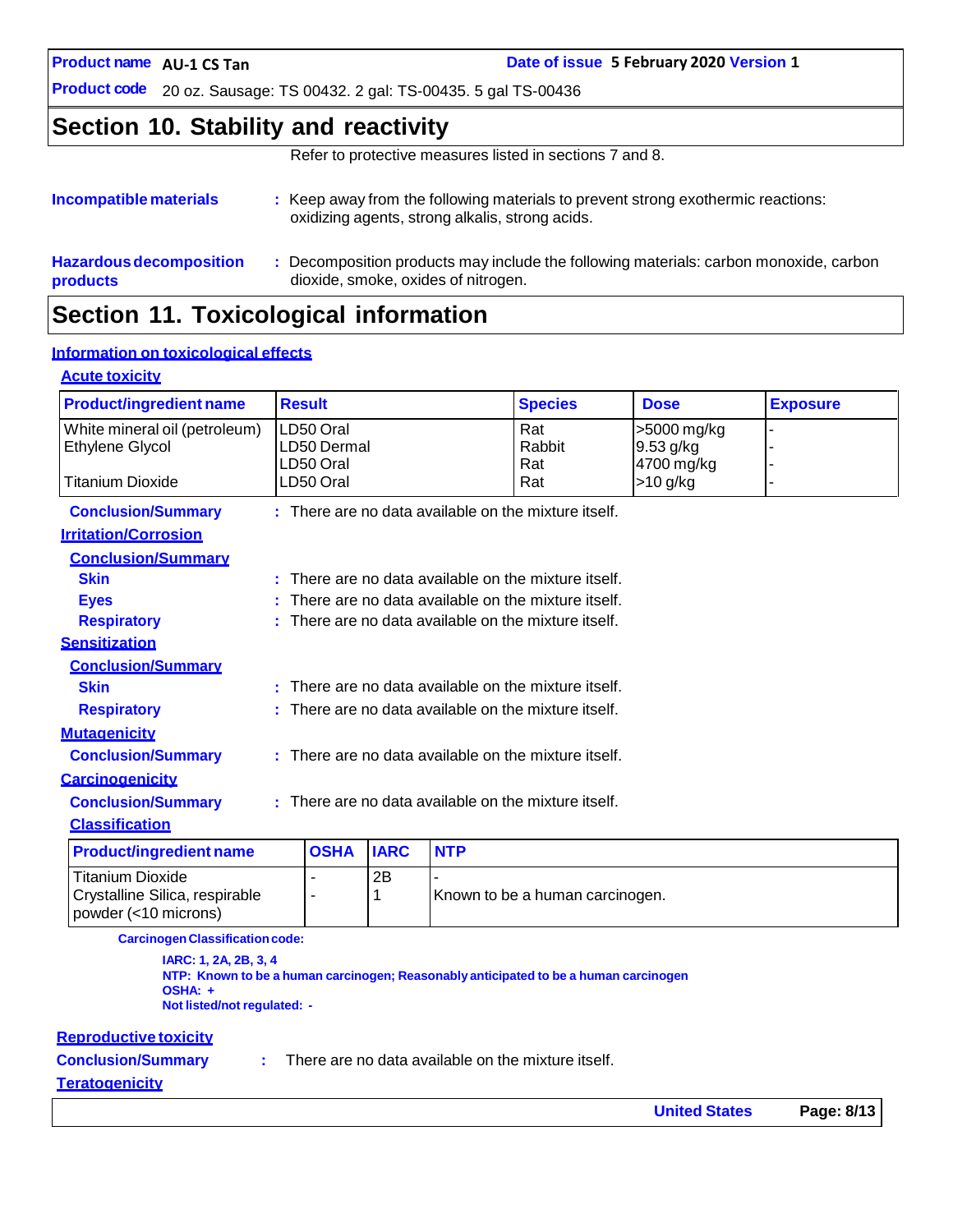### **Section 11. Toxicological information**

**Conclusion/Summary :** There are no data available on the mixture itself.

#### **Specific target organ toxicity (single exposure)**

Not available.

#### **Specific target organ toxicity (repeated exposure)**

| <b>Name</b>                                                                   | <b>Category</b>          |
|-------------------------------------------------------------------------------|--------------------------|
| <b>Ethylene Glycol</b><br>Crystalline Silica, respirable powder (<10 microns) | Category 2<br>Category 2 |
|                                                                               |                          |

**Target organs :** Contains material which may cause damage to the following organs: kidneys, lungs, heart, upper respiratory tract, skin, central nervous system (CNS), eye, lens or cornea.

#### **Aspiration hazard**

| <b>Name</b>                   | <b>⊩Result</b>                 |
|-------------------------------|--------------------------------|
| White mineral oil (petroleum) | ASPIRATION HAZARD - Category 1 |

#### **Information on the likely routes of exposure**

#### **Potential acute health effects**

|                                              | <b>United States</b><br>Page: 9/13                                                                                                                                                                                                                                                                                                                                                                                                                                                                                                                                                                                                       |
|----------------------------------------------|------------------------------------------------------------------------------------------------------------------------------------------------------------------------------------------------------------------------------------------------------------------------------------------------------------------------------------------------------------------------------------------------------------------------------------------------------------------------------------------------------------------------------------------------------------------------------------------------------------------------------------------|
| <b>Potential immediate</b><br><b>effects</b> | There are no data available on the mixture itself.                                                                                                                                                                                                                                                                                                                                                                                                                                                                                                                                                                                       |
| Long term exposure                           |                                                                                                                                                                                                                                                                                                                                                                                                                                                                                                                                                                                                                                          |
| <b>Potential delayed effects</b>             | : There are no data available on the mixture itself.                                                                                                                                                                                                                                                                                                                                                                                                                                                                                                                                                                                     |
| effects                                      |                                                                                                                                                                                                                                                                                                                                                                                                                                                                                                                                                                                                                                          |
| <b>Potential immediate</b>                   | $:$ There are no data available on the mixture itself.                                                                                                                                                                                                                                                                                                                                                                                                                                                                                                                                                                                   |
| <b>Short term exposure</b>                   | contact.                                                                                                                                                                                                                                                                                                                                                                                                                                                                                                                                                                                                                                 |
| <b>Conclusion/Summary</b>                    | : There are no data available on the mixture itself. This product contains Crystalline Silica<br>which can cause lung cancer or silicosis. The risk of cancer depends on the duration<br>and level of exposure to dust from sanding surfaces or mist from spray applications. If<br>splashed in the eyes, the liquid may cause irritation and reversible damage. Ingestion<br>may cause nausea, diarrhea and vomiting. This takes into account, where known,<br>delayed and immediate effects and also chronic effects of components from short-term<br>and long-term exposure by oral, inhalation and dermal routes of exposure and eye |
|                                              | Delaved and immediate effects and also chronic effects from short and long term exposure                                                                                                                                                                                                                                                                                                                                                                                                                                                                                                                                                 |
| <b>Ingestion</b>                             | : No specific data.                                                                                                                                                                                                                                                                                                                                                                                                                                                                                                                                                                                                                      |
|                                              | irritation<br>dryness<br>cracking                                                                                                                                                                                                                                                                                                                                                                                                                                                                                                                                                                                                        |
| <b>Skin contact</b>                          | : Adverse symptoms may include the following:                                                                                                                                                                                                                                                                                                                                                                                                                                                                                                                                                                                            |
| <b>Inhalation</b>                            | No specific data.                                                                                                                                                                                                                                                                                                                                                                                                                                                                                                                                                                                                                        |
| <b>Eye contact</b>                           | : No specific data.                                                                                                                                                                                                                                                                                                                                                                                                                                                                                                                                                                                                                      |
| Over-exposure signs/symptoms                 |                                                                                                                                                                                                                                                                                                                                                                                                                                                                                                                                                                                                                                          |
| <b>Ingestion</b>                             | : Low ingestion hazard in normal use.                                                                                                                                                                                                                                                                                                                                                                                                                                                                                                                                                                                                    |
| <b>Skin contact</b>                          | May cause allergic skin reactions and / or central nervous system depression. May cause<br>skin dryness and irritation.                                                                                                                                                                                                                                                                                                                                                                                                                                                                                                                  |
| <b>Inhalation</b>                            | May cause slight irritation to respiratory passages - headache - dizziness.                                                                                                                                                                                                                                                                                                                                                                                                                                                                                                                                                              |
| <b>Eye contact</b>                           | : Direct contact may cause slight to moderate irritation.                                                                                                                                                                                                                                                                                                                                                                                                                                                                                                                                                                                |
|                                              |                                                                                                                                                                                                                                                                                                                                                                                                                                                                                                                                                                                                                                          |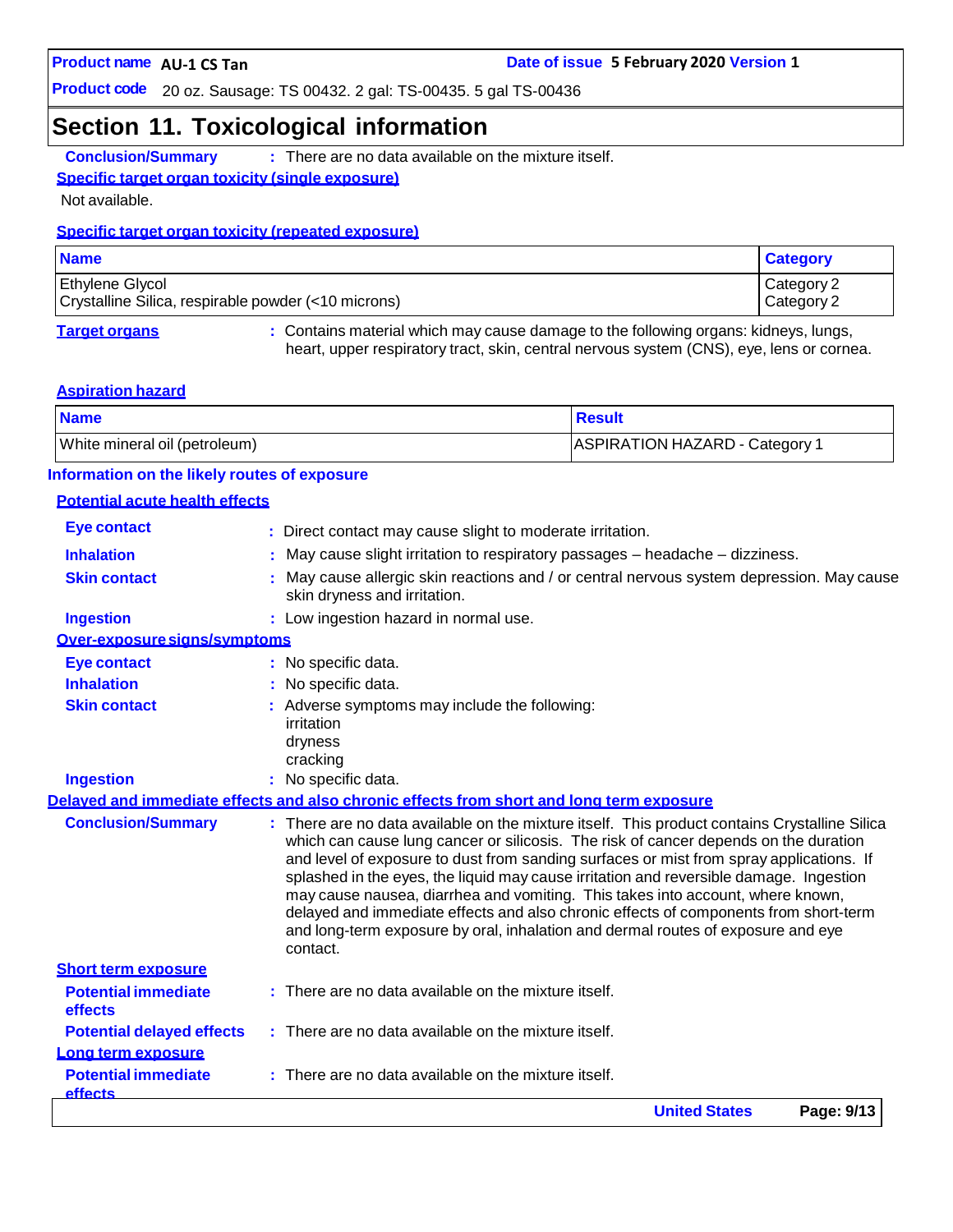**Date of issue 5 February 2020 Version 1** 

**Product code** 20 oz. Sausage: TS 00432. 2 gal: TS-00435. 5 gal TS-00436

### **Section 11. Toxicological information**

|                                         | <b>Potential delayed effects</b> : There are no data available on the mixture itself.                                                                                        |                  |  |  |  |
|-----------------------------------------|------------------------------------------------------------------------------------------------------------------------------------------------------------------------------|------------------|--|--|--|
| <b>Potential chronic health effects</b> |                                                                                                                                                                              |                  |  |  |  |
| <b>General</b>                          | : May cause damage to organs through prolonged or repeated exposure. Prolonged or<br>repeated contact can defat the skin and lead to irritation, cracking and/or dermatitis. |                  |  |  |  |
| <b>Carcinogenicity</b>                  | : May cause cancer. Risk of cancer depends on duration and level of exposure.                                                                                                |                  |  |  |  |
| <b>Mutagenicity</b>                     | : No known significant effects or critical hazards.                                                                                                                          |                  |  |  |  |
| <b>Teratogenicity</b>                   | : No known significant effects or critical hazards.                                                                                                                          |                  |  |  |  |
| <b>Developmental effects</b>            | : No known significant effects or critical hazards.                                                                                                                          |                  |  |  |  |
| <b>Fertility effects</b>                | : No known significant effects or critical hazards.                                                                                                                          |                  |  |  |  |
| <b>Numerical measures of toxicity</b>   |                                                                                                                                                                              |                  |  |  |  |
| <b>Acute toxicity estimates</b>         |                                                                                                                                                                              |                  |  |  |  |
| <b>Route</b>                            |                                                                                                                                                                              | <b>ATE value</b> |  |  |  |
| Oral                                    |                                                                                                                                                                              | 14103.8 mg/kg    |  |  |  |

# **Section 12. Ecological information**

| <b>Product/ingredient name</b> | <b>Result</b>                   | <b>Species</b>                         | <b>Exposure</b> |
|--------------------------------|---------------------------------|----------------------------------------|-----------------|
| Titanium Dioxide               | Acute EC50 100 mg/l Fresh water | Daphnia - Daphnia magna -<br>l Neonate | 48 hours        |

#### **Persistence and degradability**

Not available.

#### **Bioaccumulative potential**

| <b>Product/ingredient name</b> | $LoaPow$ | <b>BCF</b> | <b>Potential</b> |
|--------------------------------|----------|------------|------------------|
| White mineral oil (petroleum)  | l >6     |            | high             |
| Ethylene Glycol                | -1.36    |            | low              |

#### **Mobility in soil**

**Soil/water partition coefficient** (K<sub>oc</sub>)

**:** Not available.

# **Section 13. Disposal considerations**

**Disposal methods :** The generation of waste should be avoided or minimized wherever possible. Disposal of this product, solutions and any by-products should at all times comply with the requirements of environmental protection and waste disposal legislation and any regional local authority requirements. Dispose of surplus and non-recyclable products via a licensed waste disposal contractor. Waste should not be disposed of untreated to the sewer unless fully compliant with the requirements of all authorities with jurisdiction. Waste packaging should be recycled. Incineration or landfill should only be considered when recycling is not feasible. This material and its container must be disposed of in a

**United States Page: 10/13**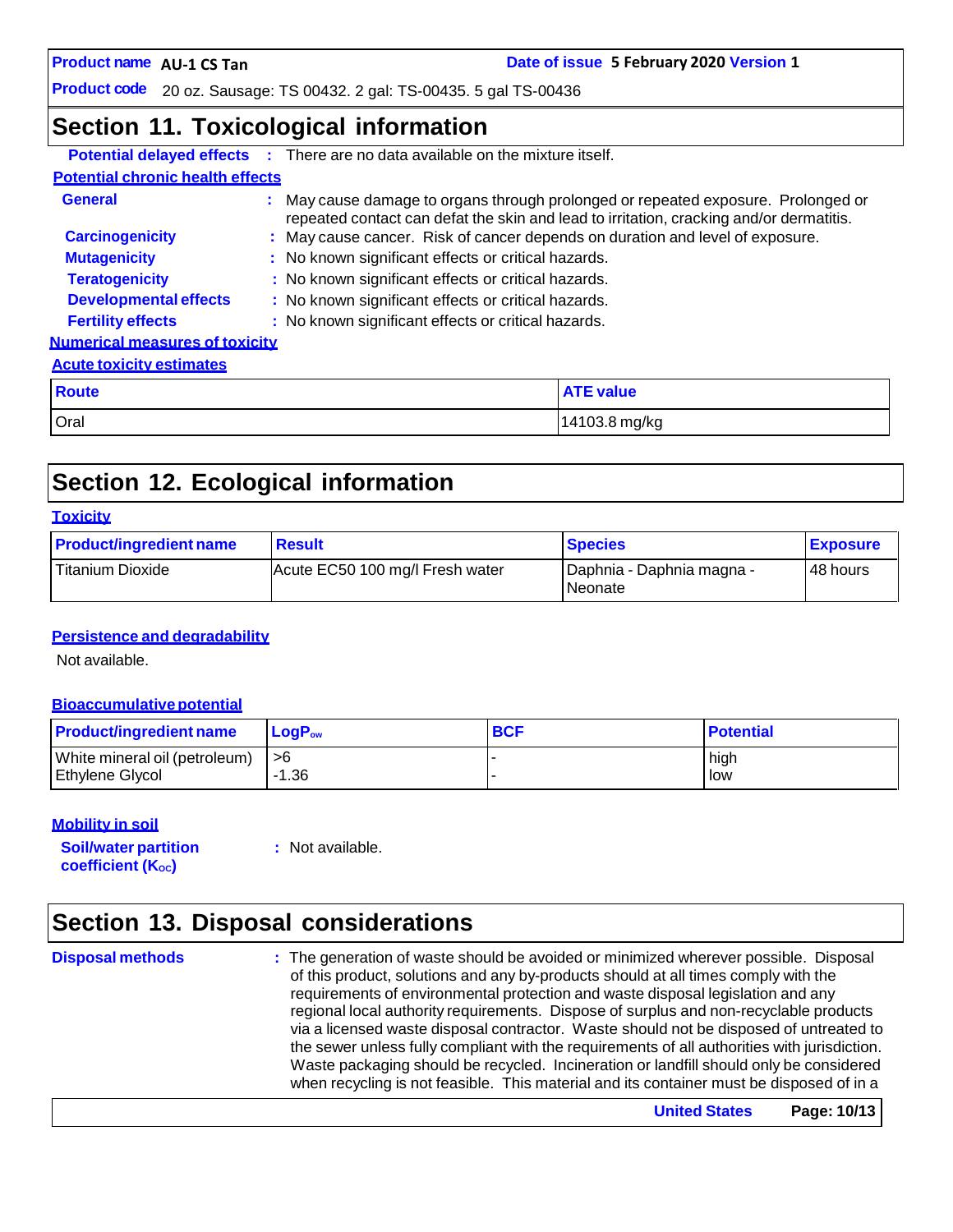**Product code** 20 oz. Sausage: TS 00432. 2 gal: TS-00435. 5 gal TS-00436

### **Section 13. Disposal considerations**

safe way. Care should be taken when handling emptied containers that have not been cleaned or rinsed out. Empty containers or liners may retain some product residues. Avoid dispersal of spilled material and runoff and contact with soil, waterways, drains and sewers.

**Disposal should be in accordance with applicable regional, national and local laws and regulations.**

**Refer to Section 7: HANDLING AND STORAGE and Section 8: EXPOSURE CONTROLS/PERSONAL PROTECTION for additional handling information and protection of employees. Section 6. Accidental release measures**

### **14. Transport information**

|                                                      | <b>DOT</b>                                                                              | <b>IMDG</b>     | <b>IATA</b>     |
|------------------------------------------------------|-----------------------------------------------------------------------------------------|-----------------|-----------------|
| <b>UN</b> number                                     | UN3082                                                                                  | Not regulated.  | Not regulated.  |
| <b>UN proper shipping</b><br>name                    | <b>ENVIRONMENTALLY</b><br>HAZARDOUS SUBSTANCE,<br>LIQUID, N.O.S.<br>(carbendazim (ISO)) |                 |                 |
| <b>Transport hazard class</b> 9<br>(e <sub>s</sub> ) |                                                                                         |                 |                 |
| <b>Packing group</b>                                 | III                                                                                     |                 |                 |
| <b>Environmental hazards</b> No.                     |                                                                                         | No.             | No.             |
| <b>Marine pollutant</b><br>substances                | Not applicable.                                                                         | Not applicable. | Not applicable. |
| <b>Product RQ (lbs)</b>                              | 14992.5                                                                                 | Not applicable. | Not applicable. |
| <b>RQ substances</b>                                 | (carbendazim (ISO))                                                                     | Not applicable. | Not applicable. |

#### **Additional information**

| <b>DOT</b>  | : Package sizes shipped in quantities less than the product reportable quantity are not subject to the |
|-------------|--------------------------------------------------------------------------------------------------------|
|             | RQ (reportable quantity) transportation requirements.                                                  |
| <b>IMDG</b> | : None identified.                                                                                     |
| <b>IATA</b> | : None identified.                                                                                     |

**Special precautions for user : Transport within user's premises:** always transport in closed containers that are upright and secure. Ensure that persons transporting the product know what to do in the event of an accident or spillage.

### **Section 15. Regulatory information**

|                                   | United States inventory (TSCA 8b) : All components are listed or exempted.               |
|-----------------------------------|------------------------------------------------------------------------------------------|
| <b>Australia inventory (AICS)</b> | : Not determined.                                                                        |
| Canada inventory (DSL)            | : All components are listed or exempted.                                                 |
| <b>China inventory (IECSC)</b>    | : Not determined.                                                                        |
| <b>Europe inventory (REACH)</b>   | : Please contact your supplier for information on the inventory status of this material. |
| Japan inventory (ENCS)            | : Not determined.                                                                        |

**United States Page: 11/13**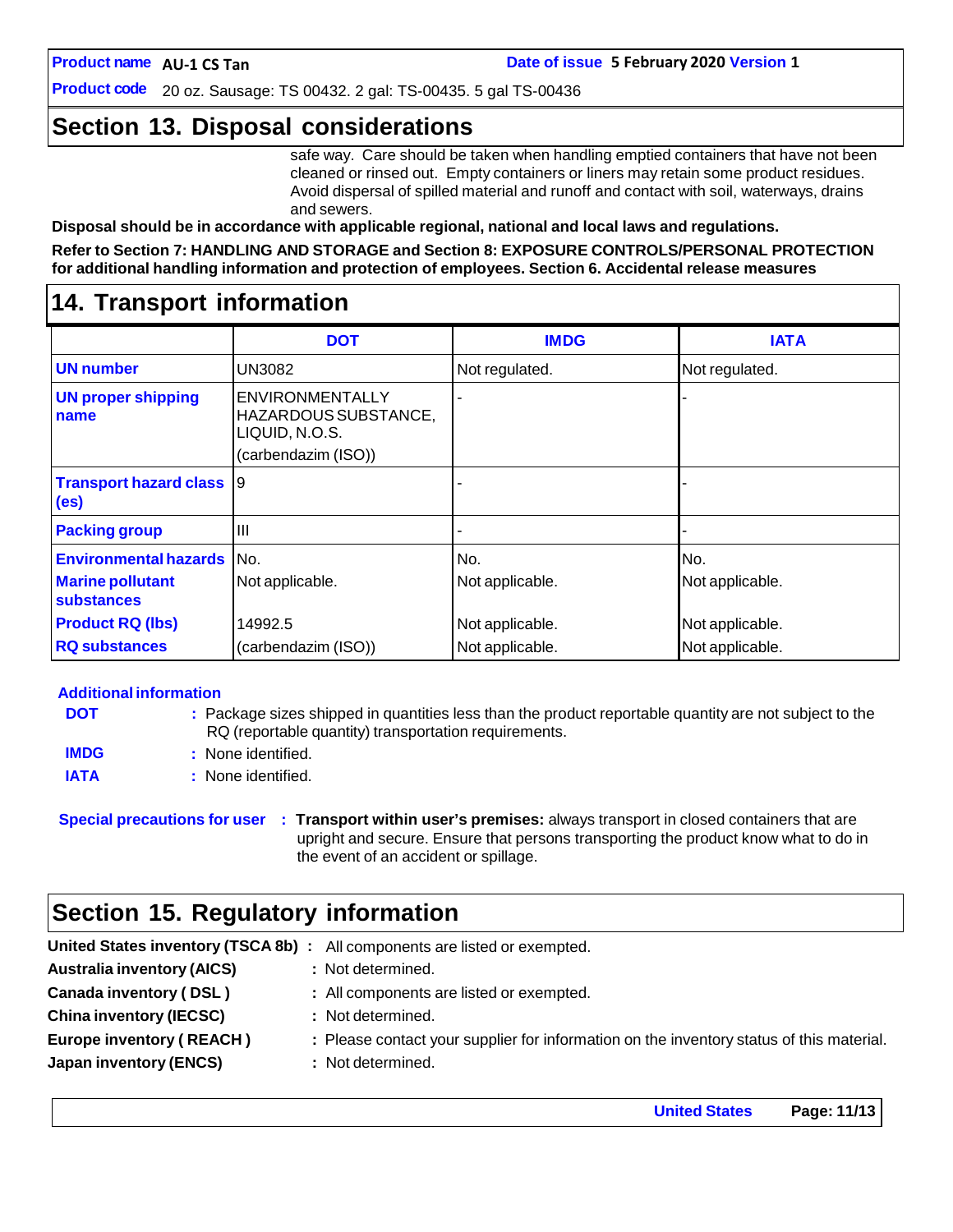**Product code** 20 oz. Sausage: TS 00432. 2 gal: TS-00435. 5 gal TS-00436

### **Section 15. Regulatory information**

- **Korea inventory (KECI) : New Zealand ( NZIoC ) :** : Not determined. : Not determined.
- 
- **Philippines inventory (PICCS) :** Not determined.

#### **United States**

**SARA 302/304**

**SARA 304 RQ :** Not applicable.

**Composition/information on ingredients**

No products were found.

#### SARA311/312

**Classification :** Immediate (acute) health hazard D elayed (chronic) health hazard

#### **Composition/information on ingredients**

| <b>Name</b>                                               | <b>Fire</b><br>hazard | <b>Sudden</b><br>release of<br><b>pressure</b> | <b>Reactive</b> | Immediate<br>(acute)<br>health<br>hazard | <b>Delayed</b><br>(chronic)<br>health<br>hazard |
|-----------------------------------------------------------|-----------------------|------------------------------------------------|-----------------|------------------------------------------|-------------------------------------------------|
| White mineral oil (petroleum)                             | No.                   | No.                                            | No.             | Yes.                                     | No.                                             |
| Ethylene Glycol                                           | No.                   | No.                                            | No.             | Yes.                                     | Yes.                                            |
| <b>Titanium Dioxide</b>                                   | No.                   | No.                                            | No.             | No.                                      | Yes.                                            |
| Crystalline Silica, respirable powder<br>$(<$ 10 microns) | No.                   | No.                                            | No.             | No.                                      | Yes.                                            |

#### **SARA 313**

#### **Supplier notification :** Ethylene Glycol 107-21-1 0.5 - 1.5

| Chemical name   |  |  |  |
|-----------------|--|--|--|
| Ethylene Glycol |  |  |  |

**Chemical name CAS number Concentration**

SARA 313 notifications must not be detached from the SDS and any copying and redistribution of the SDS shall include copying and redistribution of the notice attached to copies of the SDS subsequently redistributed.

**Pennsylvania (worker and community right to know act): The following components are cited in the Pennsylvania Hazardous Substances List, and are present at levels that require reporting.**

| Ethylene Glycol | $107 - 21 - 1$ | $< 2\%$ |
|-----------------|----------------|---------|
|                 |                |         |

**California Prop. 65**: **WARNING:** This product can expose you to chemicals

including Crystalline Silica (respirable powder), and ethylene glycol, which are known to the State of California to cause cancer and birth defects or other reproductive harm. For more information go to [www.P65Warnings.ca.gov.](http://www.p65warnings.ca.gov/)

### **Section 16. Other information**

**Hazardous Material Information System (U.S.A.)**

**Health :** 2 \* **Flammability :** 1 **Physical hazards :** 0

( \* ) - Chronic effects

Caution: HMIS® ratings are based on a 0-4 rating scale, with 0 representing minimal hazards or risks, and 4 representing significant hazards or risks Although HMIS® ratings are not required on MSDSs under 29 CFR 1910.1200, the preparer may choose to provide them. HMIS® ratings are to be used with a fully implemented HMIS® program. HMIS® is a registered mark of the National Paint & Coatings Association (NPCA). HMIS® **materials maybe purchased exclusively from J. J. Keller (800) 327-6868.**

**The customer is responsible for determining the PPE code for this material.**

**National Fire Protection Association (U.S.A.)**

**Health :** 2 **Flammability :** 1 **Instability :** 0

**United States Page: 12/13**